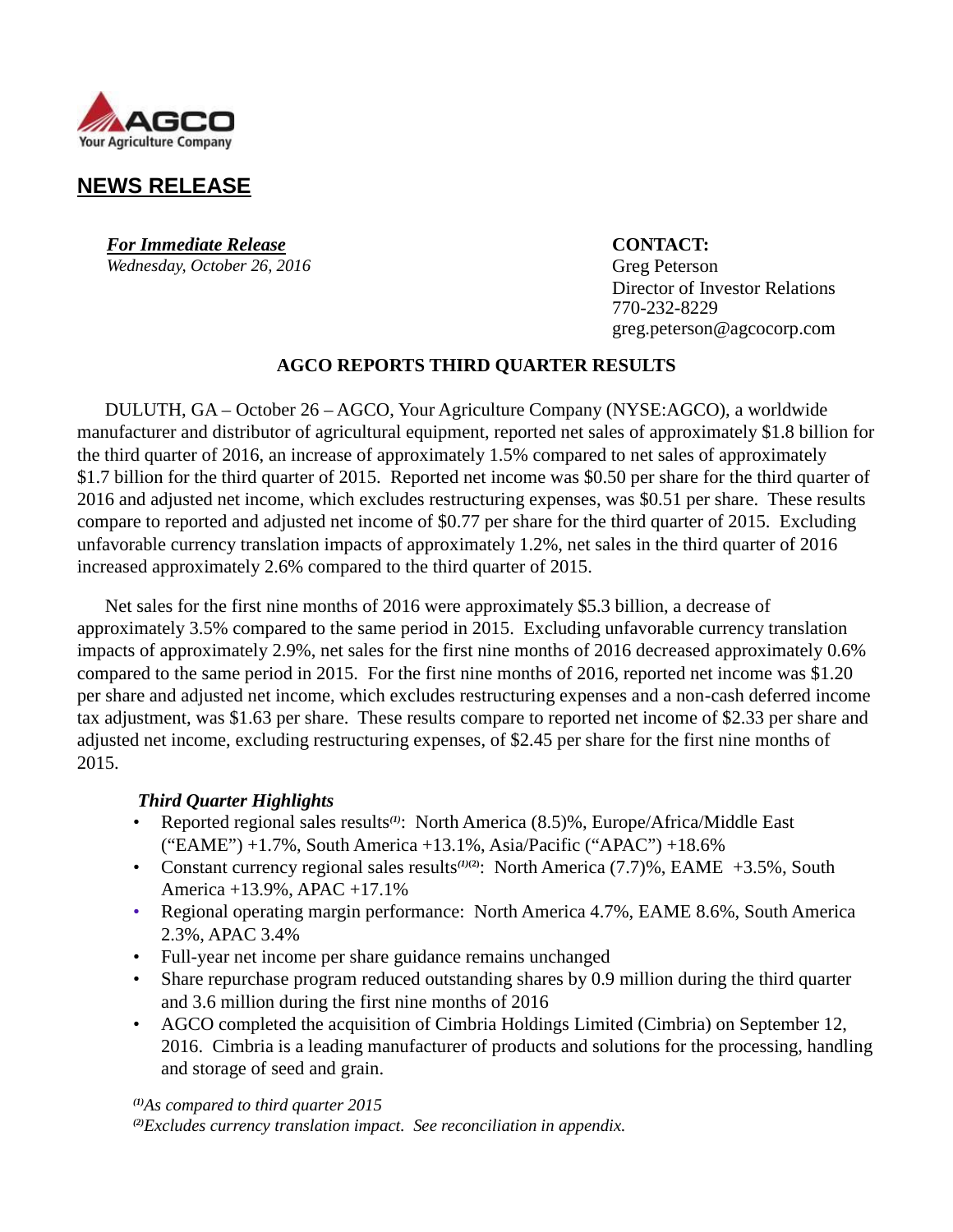"AGCO's 2016 results reflect the adverse impact of operating in the lower end of the agricultural equipment cycle, particularly in North and South America," stated Martin Richenhagen, AGCO's Chairman, President and Chief Executive Officer. "In this environment, we are taking the necessary steps to ensure AGCO remains competitive by maintaining investment levels and serving our customers with superior products and services. Our long-term optimism within the agricultural industry and our business remains high. We are making significant investments in order to provide new products, new technology and improved distribution over the next few years aimed at further improving our competitive position. We also are investing for long-term growth as evidenced by our acquisition of Cimbria, which closed during the third quarter. This new investment significantly enhances our market position in the European grain handling and storage industry and provides an attractive opportunity to grow our business and expand our margins."

## **Market Update**

| Nine months ended September 30, 2016 | <b>Tractors</b><br>Change from<br>Prior Year Period | <b>Combines</b><br>Change from<br>Prior Year Period |
|--------------------------------------|-----------------------------------------------------|-----------------------------------------------------|
| North America <sup>(1)</sup>         | $(11)$ %                                            | $(20)$ %                                            |
| South America                        | $(16)$ %                                            | (5)%                                                |
| Western Europe                       | $1\%$                                               | (11)%                                               |

#### *Industry Unit Retail Sales*

(1)*Excludes compact tractors.*

"Improving farm technology and nearly ideal weather conditions are supporting record global crop production," continued Mr. Richenhagen. "Growing global demand for grain is being satisfied by peak production and grain inventories are forecasted to grow during 2016, further pressuring commodity prices and farmer income levels. Facing these conditions, industry demand remains weak across all the major markets. The farm equipment fleet remains relatively young in North America and industry retail sales have declined in the first nine months of 2016, with a significant drop in demand from the row crop segment. Sales of high-horsepower tractors, combines, sprayers and grain storage and handling equipment remained well below last year's levels. Industry retail sales in Western Europe remained more stable in the first nine months of 2016, but are being impacted by weak economics for dairy producers and lower commodity prices for the arable farming segment. Industry retail sales declines were most pronounced in the United Kingdom and Germany. Industry retail sales in South America during the first nine months of 2016 were negatively influenced by political and economic uncertainty that weakened farmer confidence. The improving political landscape in Brazil contributed to third quarter industry growth from last year's depressed levels. More supportive government policies in Argentina have contributed to higher sales in that market. Longer term, we expect elevated grain demand driven by population growth and increased protein consumption to result in favorable conditions for our industry."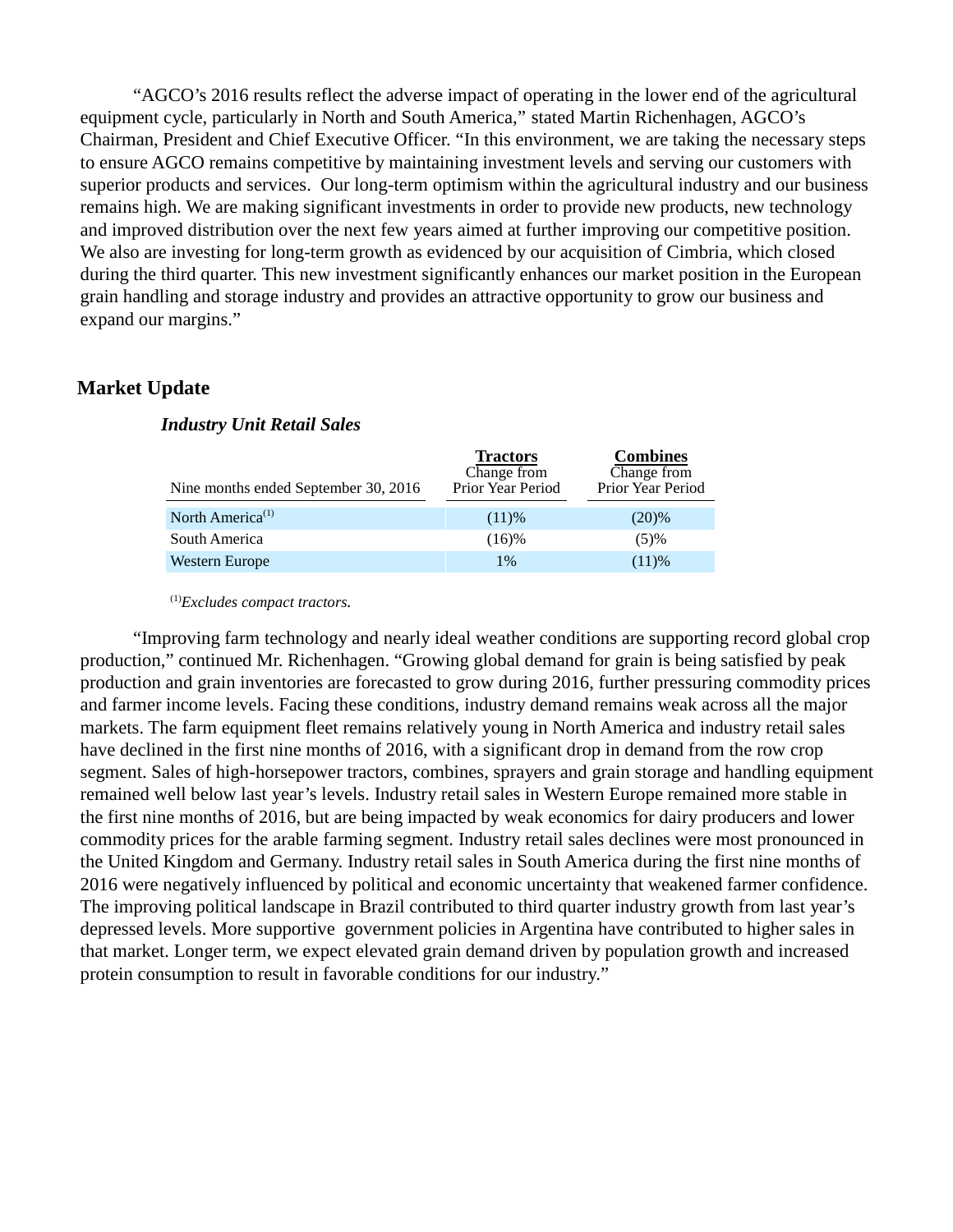# **Regional Results**

*AGCO Regional Net Sales (in millions)*

| Three Months Ended September 30, |              | 2016    |              | 2015    | % change<br>from $2015$ | % change from<br>$2015$ due to<br>currency<br>translation $^{(1)}$ |
|----------------------------------|--------------|---------|--------------|---------|-------------------------|--------------------------------------------------------------------|
| North America                    | $\mathbb{S}$ | 453.0   | $\mathbb{S}$ | 494.9   | $(8.5)\%$               | (0.7)%                                                             |
| South America                    |              | 261.8   |              | 231.4   | 13.1%                   | (0.7)%                                                             |
| Europe/Africa/Middle East        |              | 909.5   |              | 894.3   | 1.7%                    | $(1.8)\%$                                                          |
| Asia/Pacific                     |              | 137.3   |              | 115.8   | 18.6%                   | 1.5%                                                               |
| Total                            | \$           | 1,761.6 | S.           | 1,736.4 | 1.5%                    | $(1.2)\%$                                                          |
| Nine Months Ended September 30,  |              | 2016    |              | 2015    | % change<br>from $2015$ | % change from<br>$2015$ due to<br>currency<br>translation $^{(1)}$ |
| North America                    | $\mathbb{S}$ | 1,360.3 | \$           | 1,530.5 | $(11.1)$ %              | $(1.3)\%$                                                          |
| South America                    |              | 609.4   |              | 760.7   | $(19.9)\%$              | (11.9)%                                                            |
| Europe/Africa/Middle East        |              | 3,018.9 |              | 2,939.4 | 2.7%                    | $(1.5)\%$                                                          |
| Asia/Pacific                     |              | 327.9   |              | 277.7   | 18.1%                   | (2.4)%                                                             |
|                                  |              |         | \$           | 5,508.3 | $(3.5)\%$               | (2.9)%                                                             |
| Total                            | \$           | 5,316.5 |              |         |                         |                                                                    |

### *North America*

North America net sales decreased 9.8% in the first nine months of 2016 compared to the same period of 2015, excluding the negative impact of currency translation. Dealer inventory reduction efforts and softer industry demand, particularly from the large farm sector, contributed to lower sales. Sales declines were most significant in high margin high horsepower tractors, grain storage equipment and hay tools and were partially offset by increased sales of small and mid-size tractors. Lower sales and production volumes, along with a weaker sales mix, contributed to a reduction in income from operations of approximately \$72.4 million for the first nine months of 2016 compared to the same period in 2015.

### *South America*

Net sales in AGCO's South American region decreased 8.0% in the first nine months of 2016 compared to the first nine months of 2015, excluding the impact of unfavorable currency translation. Significant sales declines in Brazil were partially offset by growth in Argentina. Income from operations decreased approximately \$32.5 million for the first nine months of 2016 compared to the same period in 2015 due to lower sales and production volumes, the negative impact of currency translation, as well as material cost inflation.

### *Europe/Africa/Middle East*

AGCO's EAME net sales increased 4.2% in the first nine months of 2016 compared to the same period in 2015, excluding unfavorable currency translation impacts. Higher sales in France and Scandinavia were partially offset by sales declines in Germany and Africa. Income from operations increased approximately \$7.9 million for the first nine months of 2016, compared to the same period in 2015, due to increased sales partially offset by the negative impact of currency translation.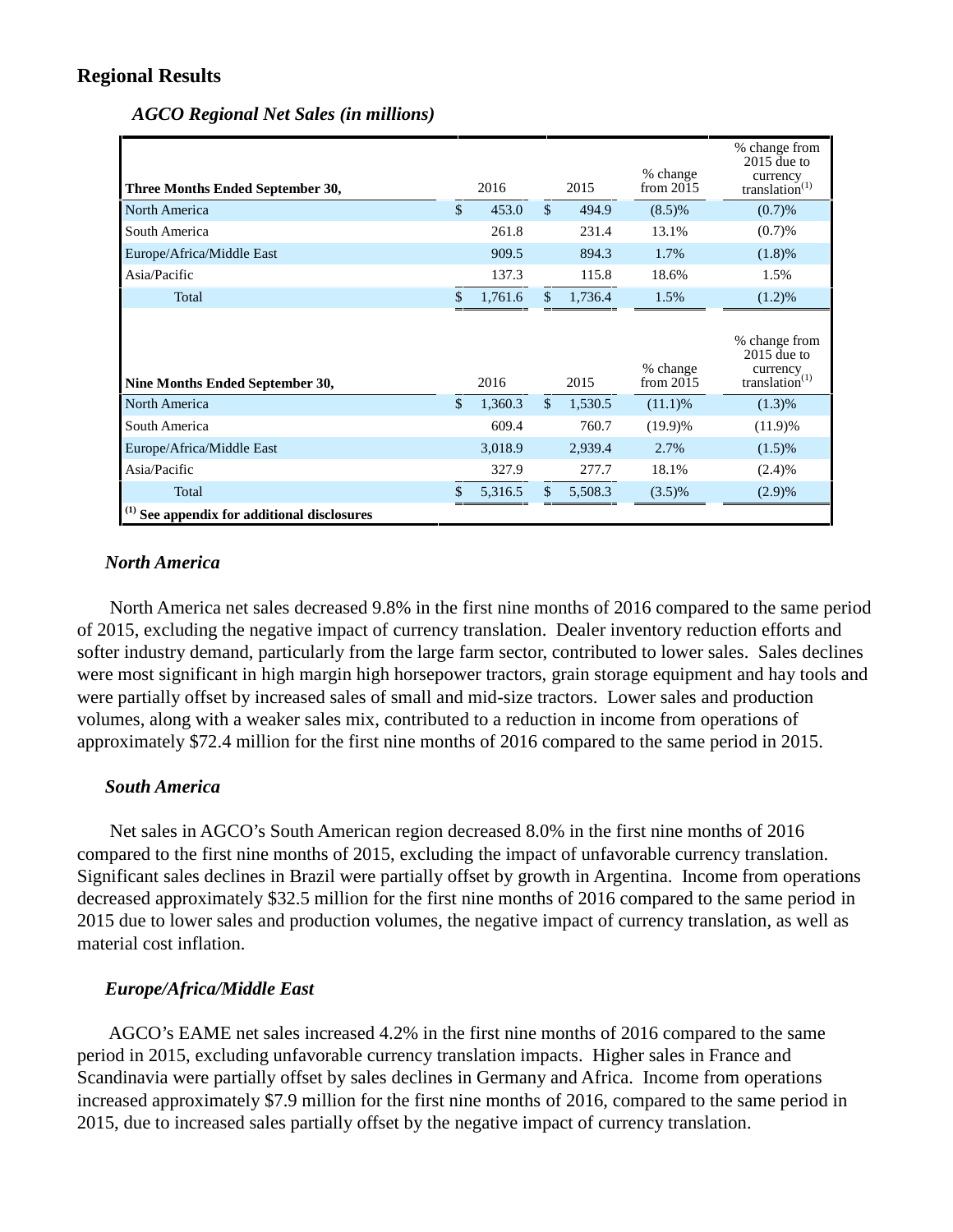### *Asia/Pacific*

Net sales in AGCO's Asia/Pacific region, excluding the negative impact of currency translation, increased 20.5% in the first nine months of 2016 compared to the same period in 2015 due primarily to increased sales in China and Australia. Income from operations improved approximately \$29.3 million in the first nine months of 2016, compared to the same period in 2015, due to higher sales and production levels in China.

## **Outlook**

Lower global demand for farm equipment is expected to continue to negatively impact AGCO's sales and earnings in 2016. AGCO's net sales for 2016 are expected to reach \$7.2 billion. Gross and operating margins are expected to be below 2015 levels due to the negative impact of lower sales and production volumes along with a weaker sales mix. Benefits from the Company's cost reduction initiatives are expected to partially offset the volume-related impacts. Based on these assumptions, 2016 reported earnings per share are targeted at approximately \$1.85 and adjusted earnings per share, excluding restructuring expenses and the non-cash deferred income tax adjustment, are targeted at approximately \$2.30.

\* \* \* \* \*

AGCO will be hosting a conference call with respect to this earnings announcement at 10:00 a.m. Eastern Time on Wednesday, October 26, 2016. The Company will refer to slides on its conference call. Interested persons can access the conference call and slide presentation via AGCO's website at www.agcocorp.com in the "Events" section on the "Company/Investors" page of our website. A replay of the conference call will be available approximately two hours after the conclusion of the conference call for twelve months following the call. A copy of this press release will be available on AGCO's website for at least twelve months following the call.

\* \* \* \* \*

#### *Safe Harbor Statement*

Statements that are not historical facts, including the projections of earnings per share, sales, industry demand, market conditions, commodity prices, currency translation, farm income levels, margin levels, investments in product and technology development, new product introductions, restructuring and other cost reduction initiatives, production volumes, tax rates and general economic conditions, are forwardlooking and subject to risks that could cause actual results to differ materially from those suggested by the statements. The following are among the factors that could cause actual results to differ materially from the results discussed in or implied by the forward-looking statements.

• Our financial results depend entirely upon the agricultural industry, and factors that adversely affect the agricultural industry generally, including declines in the general economy, increases in farm input costs, lower commodity prices, lower farm income and changes in the availability of credit for our retail customers, will adversely affect us.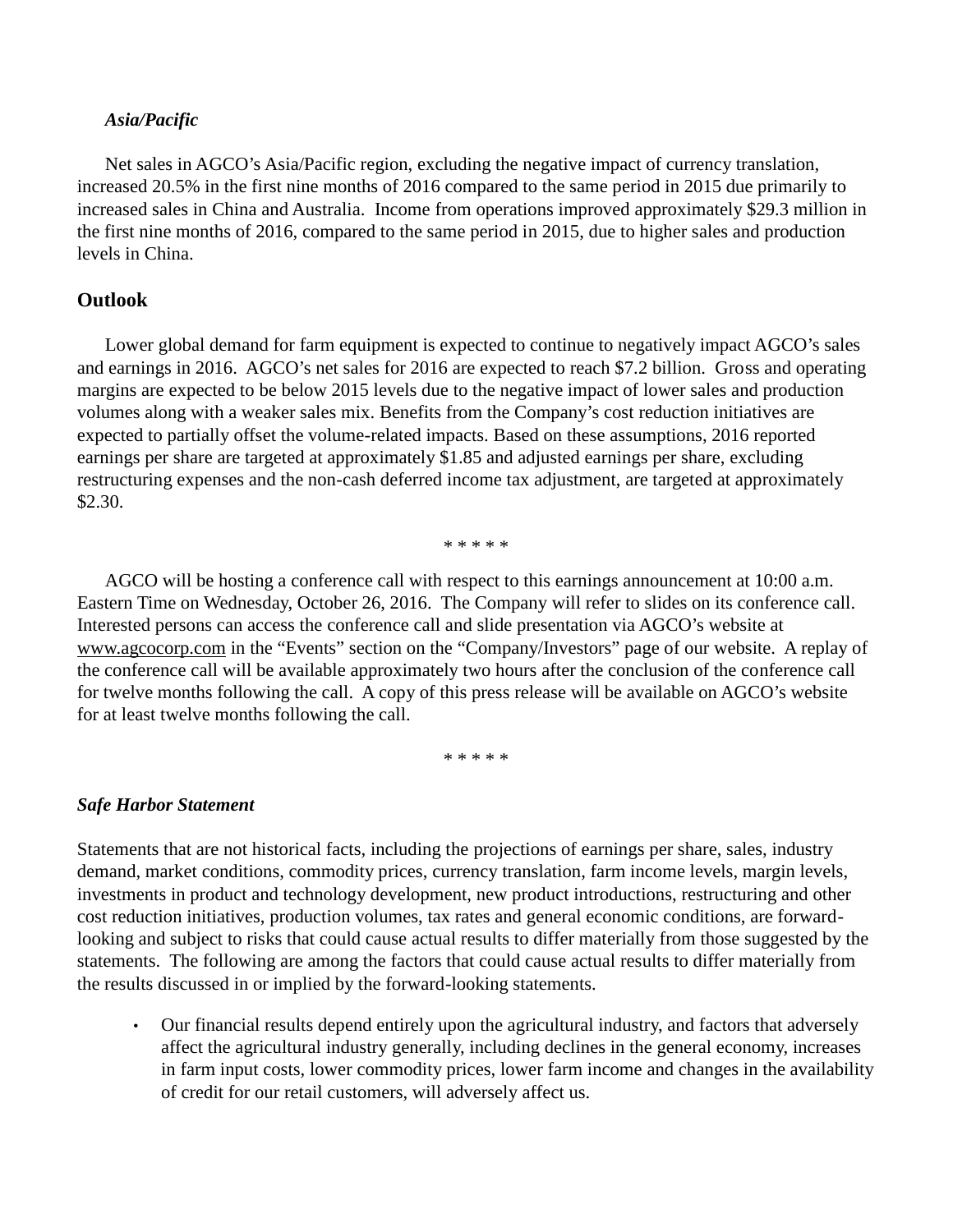- A majority of our sales and manufacturing take place outside the United States, and, as a result, we are exposed to risks related to foreign laws, taxes, economic conditions, labor supply and relations, political conditions and governmental policies. These risks may delay or reduce our realization of value from our international operations.
- Most retail sales of the products that we manufacture are financed, either by our joint ventures with Rabobank or by a bank or other private lender. Our joint ventures with Rabobank, which are controlled by Rabobank and are dependent upon Rabobank for financing as well, finance approximately 40% of the retail sales of our tractors and combines in the markets where the joint ventures operate. Any difficulty by Rabobank to continue to provide that financing, or any business decision by Rabobank as the controlling member not to fund the business or particular aspects of it (for example, a particular country or region), would require the joint ventures to find other sources of financing (which may be difficult to obtain), or us to find another source of retail financing for our customers, or our customers would be required to utilize other retail financing providers. As a result of the recent economic downturn, financing for capital equipment purchases generally has become more difficult in certain regions and in some cases, can be expensive to obtain. To the extent that financing is not available or available only at unattractive prices, our sales would be negatively impacted.
- Both AGCO and our finance joint ventures have substantial account receivables from dealers and end customers, and we would be adversely impacted if the collectability of these receivables was not consistent with historical experience; this collectability is dependent upon the financial strength of the farm industry, which in turn is dependent upon the general economy and commodity prices, as well as several of the other factors listed in this section.
- We have experienced substantial and sustained volatility with respect to currency exchange rate and interest rate changes, including uncertainty associated with the Euro, which can adversely affect our reported results of operations and the competitiveness of our products.
- Our success depends on the introduction of new products, particularly engines that comply with emission requirements, which requires substantial expenditures.
- Our production levels and capacity constraints at our facilities, including those resulting from plant expansions and systems upgrades at our manufacturing facilities, could adversely affect our results.
- Our expansion plans in emerging markets, including establishing a greater manufacturing and marketing presence and growing our use of component suppliers, could entail significant risks.
- We depend on suppliers for components, parts and raw materials for our products, and any failure by our suppliers to provide products as needed, or by us to promptly address supplier issues, will adversely impact our ability to timely and efficiently manufacture and sell products. We also are subject to raw material price fluctuations, which can adversely affect our manufacturing costs.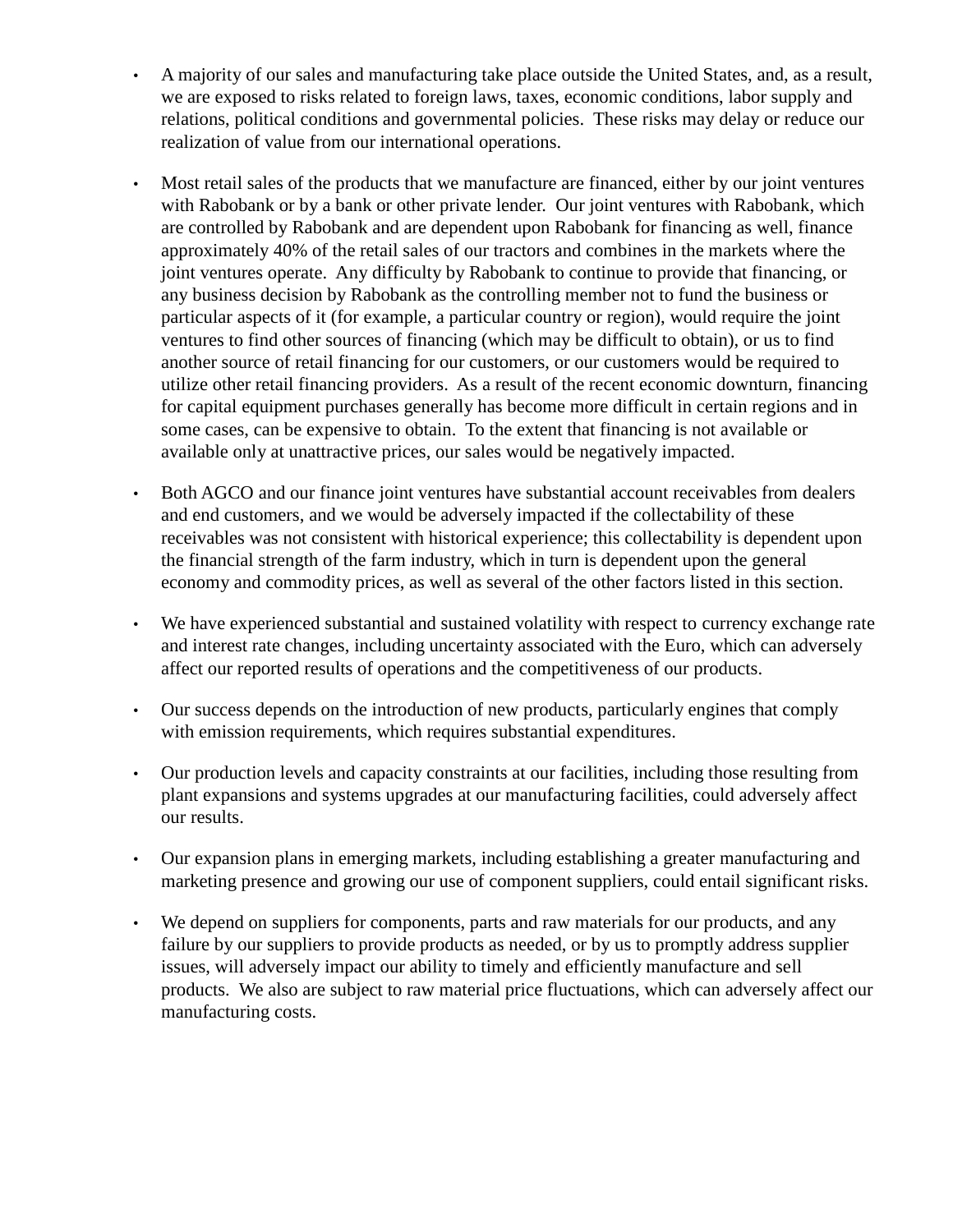- We face significant competition, and if we are unable to compete successfully against other agricultural equipment manufacturers, we would lose customers and our net sales and profitability would decline.
- We have a substantial amount of indebtedness, and, as result, we are subject to certain restrictive covenants and payment obligations that may adversely affect our ability to operate and expand our business.
- On June 23, 2016, the U.K. held a referendum in which voters approved an exit from the E.U., commonly referred to as "Brexit." As a result of the referendum, it is expected that the British government will begin negotiating the terms of the U.K.'s future relationship with the E.U. Although it is unknown what those terms will be, it is possible that there will be greater restrictions on imports and exports between the U.K. and E.U. countries, increased regulatory complexities, and increased currency volatility, any of which could adversely affect our operations and financial results.

Further information concerning these and other factors is included in AGCO's filings with the Securities and Exchange Commission, including its Form 10-K for the year ended December 31, 2015 and subsequent Form 10-Qs. AGCO disclaims any obligation to update any forward-looking statements except as required by law.

\* \* \* \* \*

## *About AGCO*

AGCO (NYSE: AGCO) is a global leader in the design, manufacture and distribution of agricultural solutions and supports more productive farming through its full line of equipment and related services. AGCO products are sold through five core brands, Challenger®, Fendt®, GSI®, Massey Ferguson® and Valtra®, supported by Fuse® precision technologies and farm optimization services, and are distributed globally through a combination of approximately 3,000 independent dealers and distributors in more than 140 countries. Founded in 1990, AGCO is headquartered in Duluth, GA, USA. In 2015, AGCO had net sales of \$7.5 billion. For more information, visit http://www.AGCOcorp.com. For company news, information and events, please follow us on Twitter: @AGCOCorp. For financial news on Twitter, please follow the hashtag #AGCOIR.

# # # # #

Please visit our website at www.agcocorp.com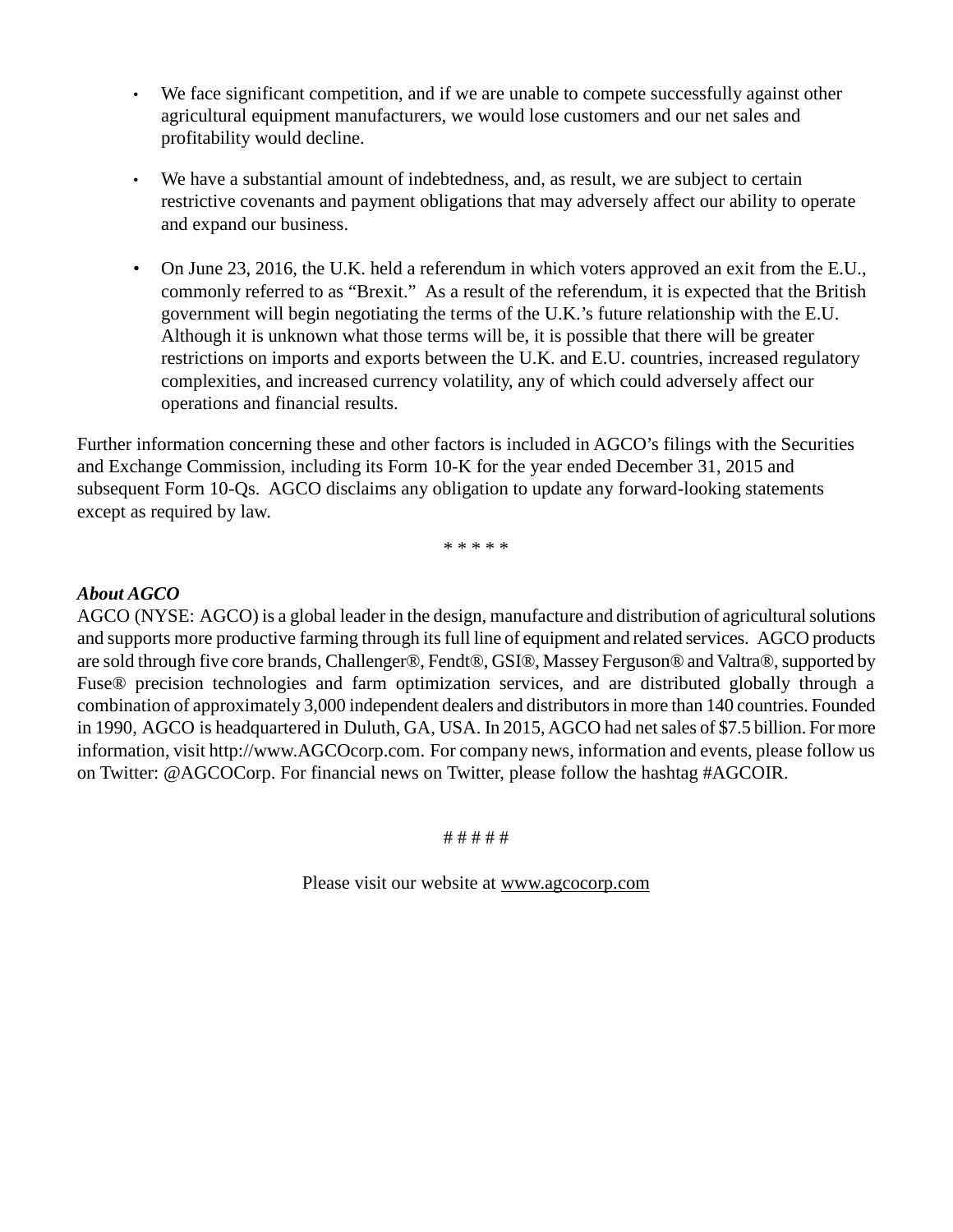# AGCO CORPORATION AND SUBSIDIARIES CONDENSED CONSOLIDATED BALANCE SHEETS (unaudited and in millions)

|                                                              | September 30, 2016 |    |           |
|--------------------------------------------------------------|--------------------|----|-----------|
| <b>ASSETS</b>                                                |                    |    |           |
| <b>Current Assets:</b>                                       |                    |    |           |
| Cash and cash equivalents                                    | \$<br>297.8        | \$ | 426.7     |
| Accounts and notes receivable, net                           | 1,055.5            |    | 836.8     |
| Inventories, net                                             | 1,781.3            |    | 1,423.4   |
| Other current assets                                         | 294.5              |    | 211.4     |
| Total current assets                                         | 3,429.1            |    | 2,898.3   |
| Property, plant and equipment, net                           | 1,388.2            |    | 1,347.1   |
| Investment in affiliates                                     | 435.3              |    | 392.9     |
| Deferred tax assets                                          | 86.7               |    | 100.7     |
| Other assets                                                 | 147.9              |    | 136.5     |
| Intangible assets, net                                       | 637.1              |    | 507.7     |
| Goodwill                                                     | 1,416.7            |    | 1,114.5   |
| <b>Total assets</b>                                          | \$<br>7,541.0      | \$ | 6,497.7   |
| <b>LIABILITIES AND STOCKHOLDERS' EQUITY</b>                  |                    |    |           |
| <b>Current Liabilities:</b>                                  |                    |    |           |
| Current portion of long-term debt                            | \$<br>109.5        | \$ | 89.0      |
| Senior term loan                                             |                    |    | 217.2     |
| Accounts payable                                             | 694.8              |    | 625.6     |
| Accrued expenses                                             | 1,146.8            |    | 1,106.9   |
| Other current liabilities                                    | 206.9              |    | 146.7     |
| Total current liabilities                                    | 2,158.0            |    | 2,185.4   |
| Long-term debt, less current portion and debt issuance costs | 1,875.8            |    | 925.2     |
| Pensions and postretirement health care benefits             | 211.0              |    | 233.9     |
| Deferred tax liabilities                                     | 130.0              |    | 86.4      |
| Other noncurrent liabilities                                 | 204.6              |    | 183.5     |
| <b>Total liabilities</b>                                     | 4,579.4            |    | 3,614.4   |
| Stockholders' Equity:                                        |                    |    |           |
| AGCO Corporation stockholders' equity:                       |                    |    |           |
| Common stock                                                 | 0.8                |    | 0.8       |
| Additional paid-in capital                                   | 147.2              |    | 301.7     |
| Retained earnings                                            | 4,062.0            |    | 3,996.0   |
| Accumulated other comprehensive loss                         | (1,309.8)          |    | (1,460.2) |
| Total AGCO Corporation stockholders' equity                  | 2,900.2            |    | 2,838.3   |
|                                                              | 61.4               |    | 45.0      |
| Noncontrolling interests<br>Total stockholders' equity       | 2,961.6            |    | 2,883.3   |
| Total liabilities and stockholders' equity                   | \$<br>7,541.0      | \$ | 6,497.7   |
|                                                              |                    |    |           |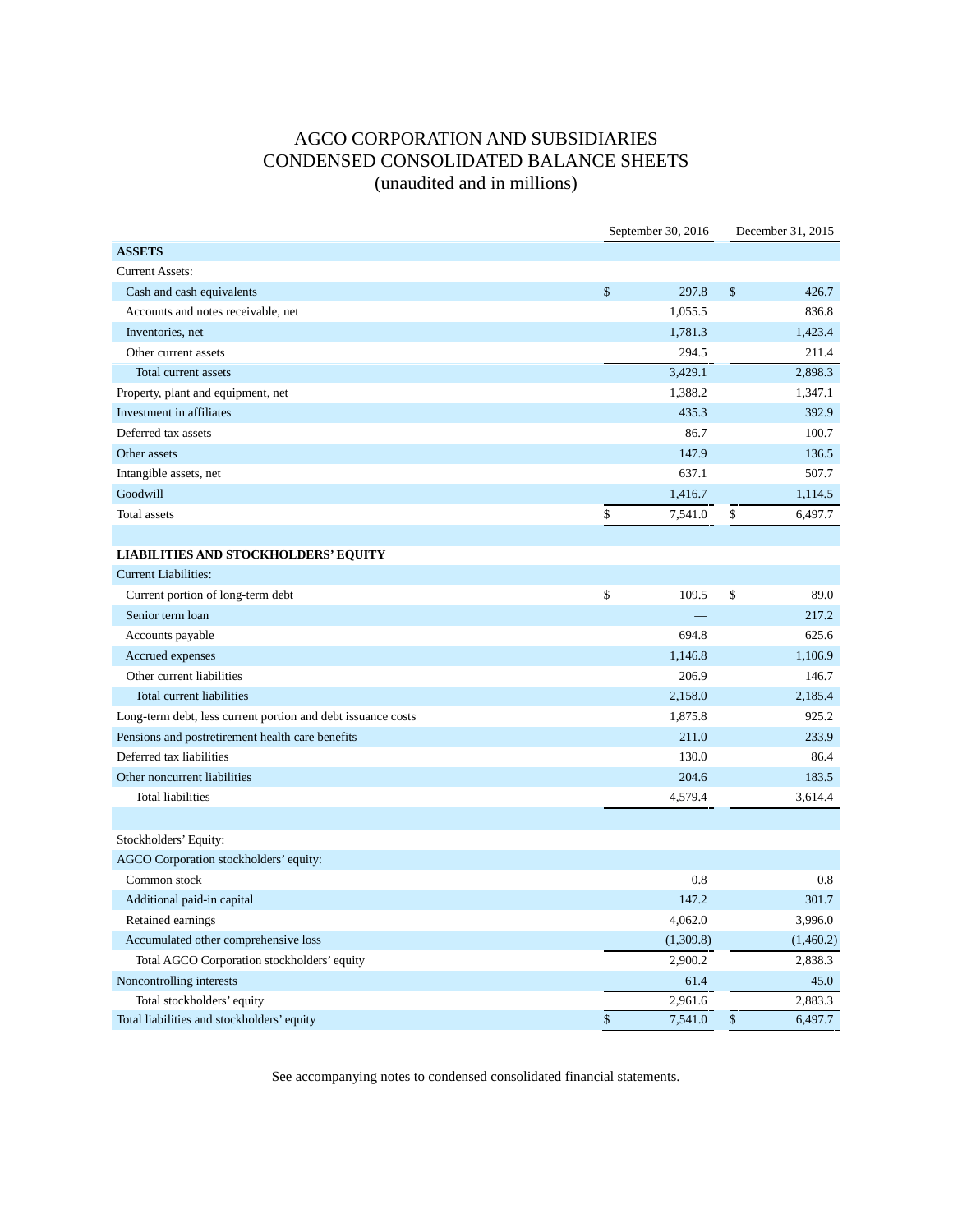# AGCO CORPORATION AND SUBSIDIARIES CONDENSED CONSOLIDATED STATEMENTS OF OPERATIONS (unaudited and in millions, except per share data)

|                                                                                | Three Months Ended September 30, |         |              |         |  |
|--------------------------------------------------------------------------------|----------------------------------|---------|--------------|---------|--|
|                                                                                |                                  | 2016    |              | 2015    |  |
| Net sales                                                                      | $\mathbb{S}$                     | 1,761.6 | $\mathbb{S}$ | 1,736.4 |  |
| Cost of goods sold                                                             |                                  | 1,408.1 |              | 1,370.7 |  |
| Gross profit                                                                   |                                  | 353.5   |              | 365.7   |  |
| Selling, general and administrative expenses                                   |                                  | 214.1   |              | 205.8   |  |
| Engineering expenses                                                           |                                  | 66.0    |              | 70.0    |  |
| Restructuring expenses                                                         |                                  | 1.5     |              |         |  |
| Amortization of intangibles                                                    |                                  | 12.9    |              | 10.8    |  |
| Income from operations                                                         |                                  | 59.0    |              | 79.1    |  |
| Interest expense, net                                                          |                                  | 12.1    |              | 10.6    |  |
| Other income, net                                                              |                                  | (0.2)   |              | (2.1)   |  |
| Income before income taxes and equity in net earnings of affiliates            |                                  | 47.1    |              | 70.6    |  |
| Income tax provision                                                           |                                  | 19.5    |              | 17.6    |  |
| Income before equity in net earnings of affiliates                             |                                  | 27.6    |              | 53.0    |  |
| Equity in net earnings of affiliates                                           |                                  | 11.8    |              | 14.2    |  |
| Net income                                                                     |                                  | 39.4    |              | 67.2    |  |
| Net loss (income) attributable to noncontrolling interests                     |                                  | 0.6     |              | (0.1)   |  |
| Net income attributable to AGCO Corporation and subsidiaries                   | \$                               | 40.0    | \$           | 67.1    |  |
| Net income per common share attributable to AGCO Corporation and subsidiaries: |                                  |         |              |         |  |
| <b>Basic</b>                                                                   | \$                               | 0.50    | \$           | 0.77    |  |
| Diluted                                                                        | \$                               | 0.50    | \$           | 0.77    |  |
| Cash dividends declared and paid per common share                              | \$                               | 0.13    | \$           | 0.12    |  |
| Weighted average number of common and common equivalent shares outstanding:    |                                  |         |              |         |  |
| Basic                                                                          |                                  | 80.7    |              | 86.6    |  |
| Diluted                                                                        |                                  | 80.8    |              | 86.7    |  |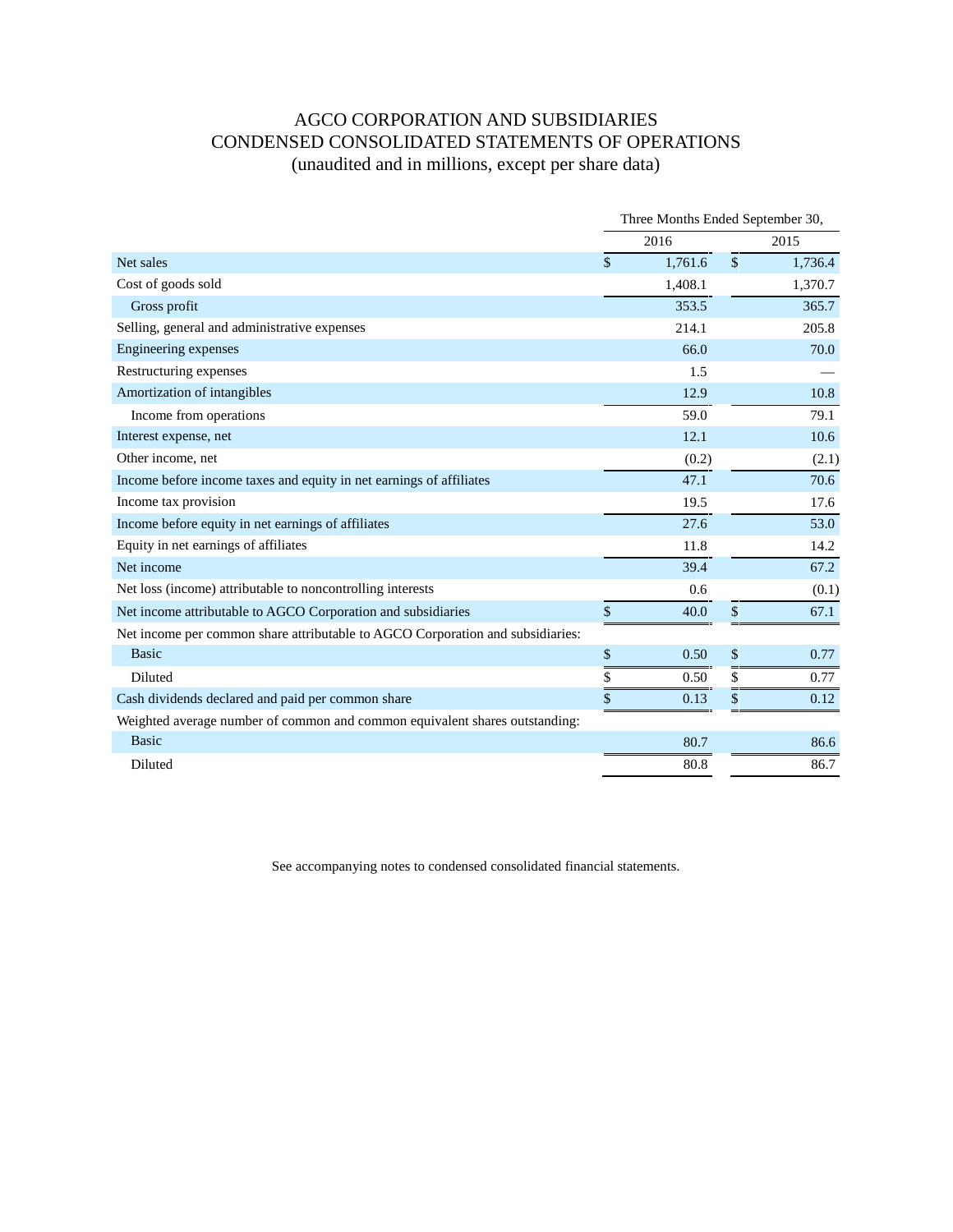# AGCO CORPORATION AND SUBSIDIARIES CONDENSED CONSOLIDATED STATEMENTS OF OPERATIONS (unaudited and in millions, except per share data)

|                                                                                | Nine Months Ended September 30, |         |                    |         |  |  |  |
|--------------------------------------------------------------------------------|---------------------------------|---------|--------------------|---------|--|--|--|
|                                                                                |                                 | 2016    |                    | 2015    |  |  |  |
| Net sales                                                                      | $\mathbb{S}$                    | 5,316.5 | $\mathbf{\hat{S}}$ | 5,508.3 |  |  |  |
| Cost of goods sold                                                             |                                 | 4,221.3 |                    | 4,345.1 |  |  |  |
| Gross profit                                                                   |                                 | 1,095.2 |                    | 1,163.2 |  |  |  |
| Selling, general and administrative expenses                                   |                                 | 643.1   |                    | 630.1   |  |  |  |
| Engineering expenses                                                           |                                 | 214.3   |                    | 210.5   |  |  |  |
| Restructuring expenses                                                         |                                 | 5.5     |                    | 14.6    |  |  |  |
| Amortization of intangibles                                                    |                                 | 35.3    |                    | 32.2    |  |  |  |
| Income from operations                                                         |                                 | 197.0   |                    | 275.8   |  |  |  |
| Interest expense, net                                                          |                                 | 34.5    |                    | 32.1    |  |  |  |
| Other expense, net                                                             |                                 | 27.1    |                    | 17.2    |  |  |  |
| Income before income taxes and equity in net earnings of affiliates            |                                 | 135.4   |                    | 226.5   |  |  |  |
| Income tax provision                                                           |                                 | 73.9    |                    | 66.1    |  |  |  |
| Income before equity in net earnings of affiliates                             |                                 | 61.5    |                    | 160.4   |  |  |  |
| Equity in net earnings of affiliates                                           |                                 | 37.5    |                    | 42.3    |  |  |  |
| Net income                                                                     |                                 | 99.0    |                    | 202.7   |  |  |  |
| Net (income) loss attributable to noncontrolling interests                     |                                 | (0.9)   |                    | 1.6     |  |  |  |
| Net income attributable to AGCO Corporation and subsidiaries                   | $\$$                            | 98.1    | $\$$               | 204.3   |  |  |  |
| Net income per common share attributable to AGCO Corporation and subsidiaries: |                                 |         |                    |         |  |  |  |
| <b>Basic</b>                                                                   | $\$$                            | 1.20    | \$                 | 2.33    |  |  |  |
| Diluted                                                                        | \$                              | 1.20    | \$                 | 2.33    |  |  |  |
| Cash dividends declared and paid per common share                              | \$                              | 0.39    | \$                 | 0.36    |  |  |  |
| Weighted average number of common and common equivalent shares outstanding:    |                                 |         |                    |         |  |  |  |
| <b>Basic</b>                                                                   |                                 | 81.9    |                    | 87.7    |  |  |  |
| Diluted                                                                        |                                 | 82.0    |                    | 87.8    |  |  |  |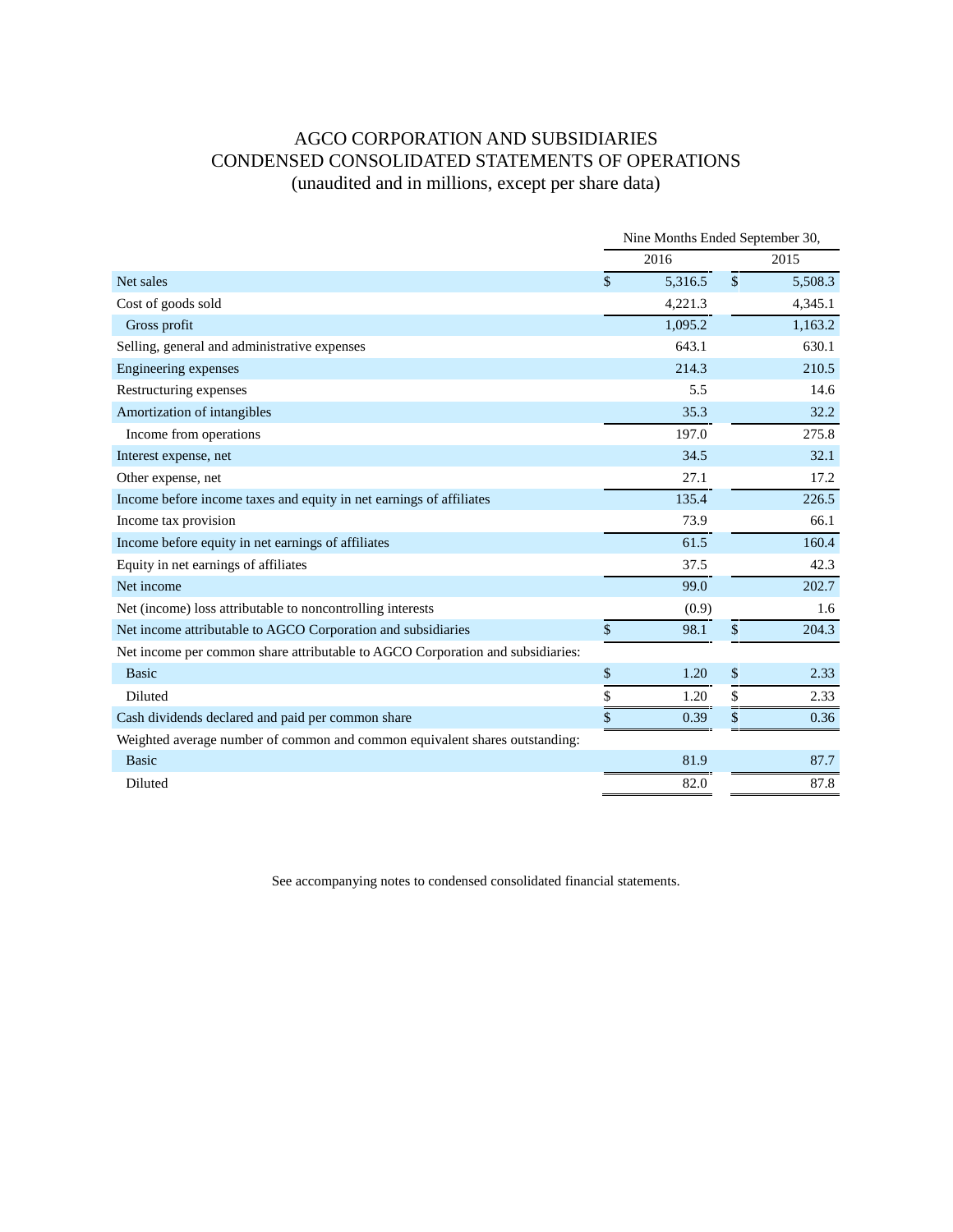# AGCO CORPORATION AND SUBSIDIARIES CONDENSED CONSOLIDATED STATEMENTS OF CASH FLOWS (unaudited and in millions)

|                                                                                                |    |         | Nine Months Ended September 30, |         |  |
|------------------------------------------------------------------------------------------------|----|---------|---------------------------------|---------|--|
|                                                                                                |    | 2016    |                                 | 2015    |  |
| Cash flows from operating activities:                                                          |    |         |                                 |         |  |
| Net income                                                                                     | \$ | 99.0    | \$                              | 202.7   |  |
| Adjustments to reconcile net income to net cash (used in) provided by<br>operating activities: |    |         |                                 |         |  |
| Depreciation                                                                                   |    | 167.0   |                                 | 162.0   |  |
| Deferred debt issuance cost amortization                                                       |    | 0.8     |                                 | 1.6     |  |
| Amortization of intangibles                                                                    |    | 35.3    |                                 | 32.2    |  |
| Stock compensation expense                                                                     |    | 19.3    |                                 | 10.6    |  |
| Proceeds from termination of hedging instrument                                                |    | 7.3     |                                 |         |  |
| Equity in net earnings of affiliates, net of cash received                                     |    | (13.3)  |                                 | (28.0)  |  |
| Deferred income tax provision                                                                  |    | 13.6    |                                 | (11.3)  |  |
| Other                                                                                          |    | (0.1)   |                                 | (0.2)   |  |
| Changes in operating assets and liabilities, net of effects from purchase of<br>businesses:    |    |         |                                 |         |  |
| Accounts and notes receivable, net                                                             |    | (132.2) |                                 | (76.0)  |  |
| Inventories, net                                                                               |    | (251.3) |                                 | (140.2) |  |
| Other current and noncurrent assets                                                            |    | (57.2)  |                                 | (79.5)  |  |
| Accounts payable                                                                               |    | (11.0)  |                                 | 58.3    |  |
| Accrued expenses                                                                               |    | (4.8)   |                                 | (35.0)  |  |
| Other current and noncurrent liabilities                                                       |    | 0.2     |                                 | (25.0)  |  |
| Total adjustments                                                                              |    | (226.4) |                                 | (130.5) |  |
| Net cash (used in) provided by operating activities                                            |    | (127.4) |                                 | 72.2    |  |
| Cash flows from investing activities:                                                          |    |         |                                 |         |  |
| Purchases of property, plant and equipment                                                     |    | (132.8) |                                 | (147.1) |  |
| Proceeds from sale of property, plant and equipment                                            |    | 1.3     |                                 | 1.2     |  |
| Purchase of businesses, net of cash acquired                                                   |    | (383.6) |                                 | (25.4)  |  |
| Investment in consolidated affiliates, net of cash acquired                                    |    | (11.8)  |                                 |         |  |
| Investment in unconsolidated affiliates                                                        |    | (1.7)   |                                 | (5.2)   |  |
| Restricted cash                                                                                |    | 0.4     |                                 | (0.4)   |  |
| Net cash used in investing activities                                                          |    | (528.2) |                                 | (176.9) |  |
| Cash flows from financing activities:                                                          |    |         |                                 |         |  |
| Proceeds from debt obligations, net                                                            |    | 716.3   |                                 | 462.3   |  |
| Purchases and retirement of common stock                                                       |    | (170.0) |                                 | (187.5) |  |
| Payment of dividends to stockholders                                                           |    | (32.1)  |                                 | (31.7)  |  |
| Payment of minimum tax withholdings on stock compensation                                      |    | (1.9)   |                                 | (6.2)   |  |
| Payment of debt issuance costs                                                                 |    | (0.5)   |                                 | (0.7)   |  |
| Net cash provided by financing activities                                                      |    | 511.8   |                                 | 236.2   |  |
| Effects of exchange rate changes on cash and cash equivalents                                  |    | 14.9    |                                 | (69.8)  |  |
| (Decrease) increase in cash and cash equivalents                                               |    | (128.9) |                                 | 61.7    |  |
| Cash and cash equivalents, beginning of period                                                 |    | 426.7   |                                 | 363.7   |  |
| Cash and cash equivalents, end of period                                                       | \$ | 297.8   | $\mathbb S$                     | 425.4   |  |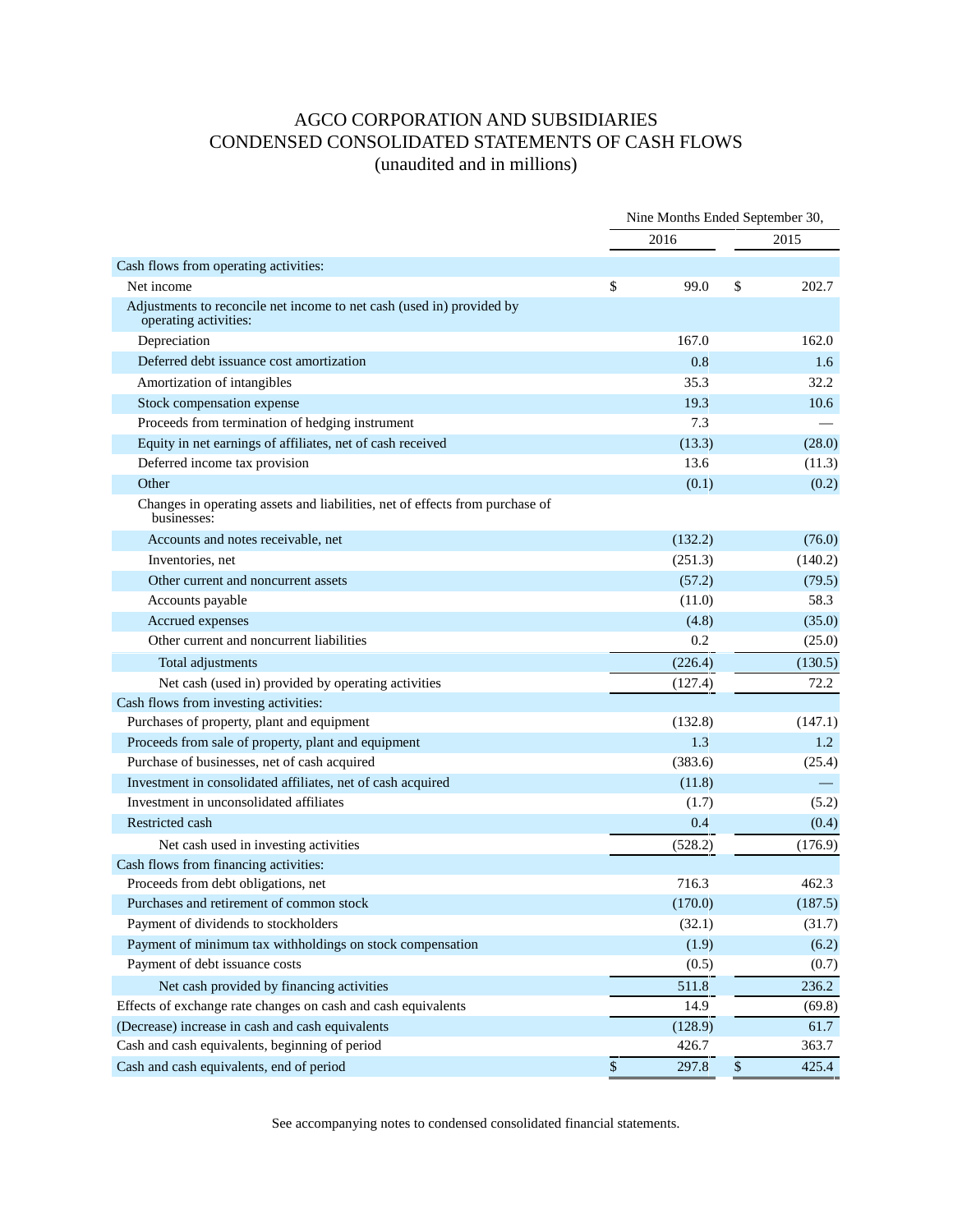## AGCO CORPORATION AND SUBSIDIARIES NOTES TO CONDENSED CONSOLIDATED FINANCIAL STATEMENTS (unaudited, in millions, except share amounts, per share data and employees)

### **1. STOCK COMPENSATION EXPENSE**

The Company recorded stock compensation expense as follows:

|                                              | Three Months Ended<br>September 30, |  |      |      | Nine Months Ended<br>September 30, |      |  |
|----------------------------------------------|-------------------------------------|--|------|------|------------------------------------|------|--|
|                                              | 2016                                |  | 2015 | 2016 |                                    | 2015 |  |
| Cost of goods sold                           | 0.7                                 |  | 0.3  | 1.6  |                                    | 0.8  |  |
| Selling, general and administrative expenses | 7.2                                 |  | 3.2  | 18.0 |                                    | 10.1 |  |
| Total stock compensation expense             | 7.9                                 |  |      | 19.6 |                                    | 10.9 |  |

### **2. RESTRUCTURING EXPENSES**

During 2014 and 2015, the Company announced and initiated several actions to rationalize employee headcount at various manufacturing facilities and administrative offices located in Europe, China, South America and the United States. The aggregate headcount reduction of approximately 2,100 employees during 2014 and 2015 was initiated in order to reduce costs in response to softening global market demand and reduced production volumes. During 2014 and 2015, the Company expensed and paid an aggregate of \$68.7 million and \$48.5 million, respectively, associated with these rationalizations, of which a majority related to severance and other related costs. The Company had approximately \$16.9 million of severance and related costs accrued as of December 31, 2015. During the nine months ended September 30, 2016, the Company recorded an additional \$5.5 million of severance and related costs associated with further rationalizations in the United States, South America and Europe, associated with the termination of approximately 350 employees, and paid approximately \$9.5 million of severance and associated costs. The remaining \$13.4 million of accrued severance and other related costs as of September 30, 2016, inclusive of approximately \$0.5 million of positive foreign currency translation impacts, are expected to be paid primarily during 2016.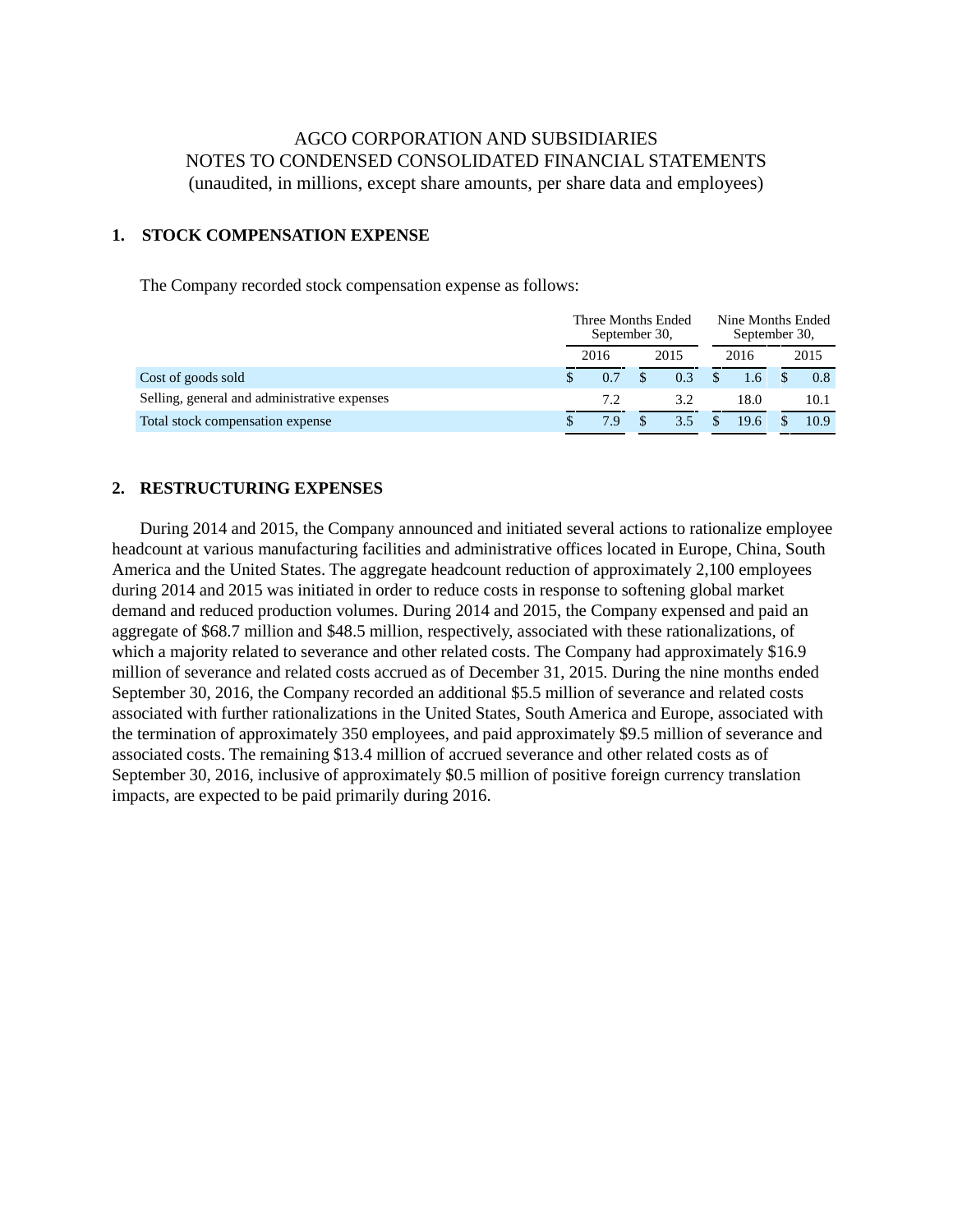#### **3. INDEBTEDNESS**

Indebtedness at September 30, 2016 and December 31, 2015 consisted of the following:

|                                               | September 30, 2016 | December 31, 2015 |
|-----------------------------------------------|--------------------|-------------------|
| 1.056% Senior term loan due 2020              | \$<br>224.8        | \$<br>217.2       |
| Credit facility, expires 2020                 | 953.8              | 338.9             |
| Senior term loan due 2021                     | 337.2              |                   |
| 5 % Senior notes due 2021                     | 306.9              | 297.4             |
| $4\frac{1}{2}\%$ Senior term loan due 2016    |                    | 217.2             |
| Other long-term debt                          | 166.2              | 164.3             |
| Debt issuance costs                           | (3.6)              | (3.6)             |
|                                               | 1,985.3            | 1,231.4           |
| Less: Current portion of other long-term debt | (109.5)            | (89.0)            |
| $4\frac{1}{2}\%$ Senior term loan due 2016    |                    | (217.2)           |
| Total indebtedness, less current portion      | 1,875.8            | 925.2             |

#### **4. INVENTORIES**

Inventories at September 30, 2016 and December 31, 2015 were as follows:

|                              |    | September 30, $2016$ | December 31, 2015 |         |  |
|------------------------------|----|----------------------|-------------------|---------|--|
| Finished goods               | S  | 741.9                |                   | 523.1   |  |
| Repair and replacement parts |    | 548.0                |                   | 515.4   |  |
| Work in process              |    | 150.6                |                   | 97.5    |  |
| Raw materials                |    | 340.8                |                   | 287.4   |  |
| Inventories, net             | \$ | 1.781.3              |                   | 1,423.4 |  |

#### **5. ACCOUNTS RECEIVABLE SALES AGREEMENTS**

At September 30, 2016 and December 31, 2015, the Company had accounts receivable sales agreements that permit the sale, on an ongoing basis, of a majority of its wholesale receivables in North America and Europe to its 49% owned U.S., Canadian and European finance joint ventures. The Company also had an accounts receivable sales agreement that permits the sale, on an ongoing basis, of a portion of its wholesale receivables in Brazil to its Brazilian finance joint venture. As of both September 30, 2016 and December 31, 2015, the cash received from receivables sold under the U.S., Canadian, European and Brazilian accounts receivable sales agreements was approximately \$1.1 billion.

Losses on sales of receivables associated with the accounts receivable financing facilities discussed above, reflected within "Other expense, net" in the Company's Condensed Consolidated Statements of Operations, were approximately \$4.3 million and \$13.8 million during the three and nine months ended September 30, 2016, respectively. Losses on sales of receivables associated with the accounts receivable financing facilities discussed above, reflected within "Other expense, net" in the Company's Condensed Consolidated Statements of Operations, were approximately \$4.0 million and \$13.4 million during the three and nine months ended September 30, 2015, respectively.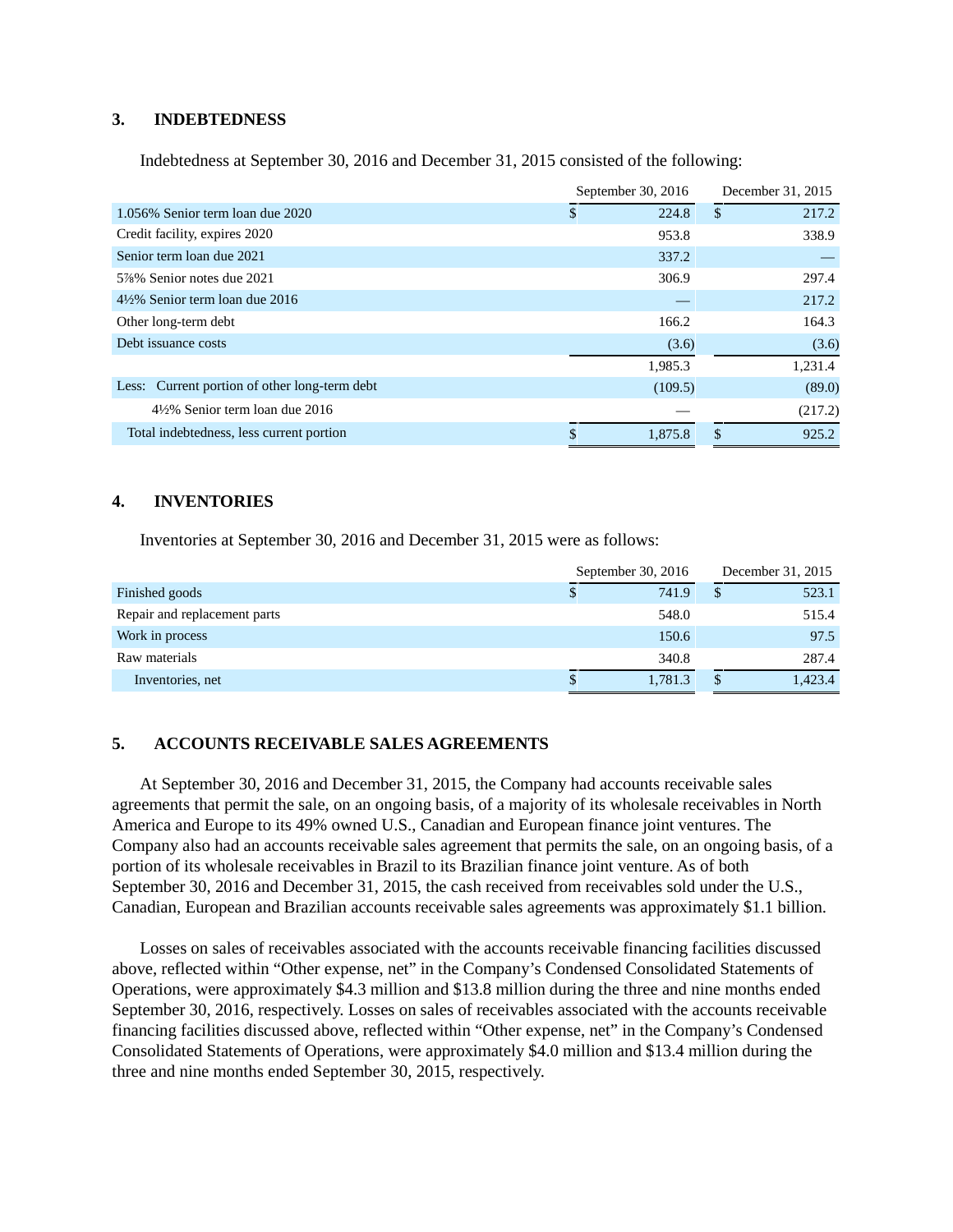The Company's finance joint ventures in Brazil and Australia also provide wholesale financing directly to the Company's dealers. As of September 30, 2016 and December 31, 2015, these finance joint ventures had approximately \$27.8 million and \$17.7 million, respectively, of outstanding accounts receivable associated with these arrangements. In addition, the Company sells certain trade receivables under factoring arrangements to other financial institutions around the world.

#### **6. NET INCOME PER SHARE**

A reconciliation of net income attributable to AGCO Corporation and subsidiaries and weighted average common shares outstanding for purposes of calculating basic and diluted net income per share for the three and nine months ended September 30, 2016 and 2015 is as follows:

|                                                                                                                                                | Three Months Ended<br>September 30, |      |              |      |          |      | Nine Months Ended<br>September 30, |       |  |  |
|------------------------------------------------------------------------------------------------------------------------------------------------|-------------------------------------|------|--------------|------|----------|------|------------------------------------|-------|--|--|
|                                                                                                                                                |                                     | 2016 |              | 2015 |          | 2016 |                                    | 2015  |  |  |
| Basic net income per share:                                                                                                                    |                                     |      |              |      |          |      |                                    |       |  |  |
| Net income attributable to AGCO Corporation and<br>subsidiaries                                                                                | \$                                  | 40.0 | S.           | 67.1 | <b>S</b> | 98.1 | \$.                                | 204.3 |  |  |
| Weighted average number of common shares outstanding                                                                                           |                                     | 80.7 |              | 86.6 |          | 81.9 |                                    | 87.7  |  |  |
| Basic net income per share attributable to AGCO<br>Corporation and subsidiaries                                                                | \$                                  | 0.50 | $\mathbb{S}$ | 0.77 | \$       | 1.20 | -S                                 | 2.33  |  |  |
| Diluted net income per share:                                                                                                                  |                                     |      |              |      |          |      |                                    |       |  |  |
| Net income attributable to AGCO Corporation and<br>subsidiaries                                                                                | \$                                  | 40.0 | \$.          | 67.1 | <b>S</b> | 98.1 | -S                                 | 204.3 |  |  |
| Weighted average number of common shares outstanding                                                                                           |                                     | 80.7 |              | 86.6 |          | 81.9 |                                    | 87.7  |  |  |
| Dilutive stock-settled appreciation rights, performance<br>share awards and restricted stock units                                             |                                     | 0.1  |              | 0.1  |          | 0.1  |                                    | 0.1   |  |  |
| Weighted average number of common shares and common<br>share equivalents outstanding for purposes of<br>computing diluted net income per share |                                     | 80.8 |              | 86.7 |          | 82.0 |                                    | 87.8  |  |  |
| Diluted net income per share attributable to AGCO<br>Corporation and subsidiaries                                                              | \$                                  | 0.50 | \$.          | 0.77 | \$       | 1.20 | \$.                                | 2.33  |  |  |

#### *Share Repurchase Program*

During the nine months ended September 30, 2016, the Company entered into accelerated share repurchase ("ASR") agreements with a financial institution to repurchase an aggregate of \$170.0 million of shares of the Company's common stock. The Company received approximately 3,201,161 shares during the nine months ended September 30, 2016 related to the ASRs. All shares received under the ASRs were retired upon receipt, and the excess of the purchase price over par value per share was recorded to "Additional paid-in capital" within the Company's Condensed Consolidated Balance Sheets.

The remaining amount of shares authorized to be repurchased under approved share repurchase programs is approximately \$73.9 million.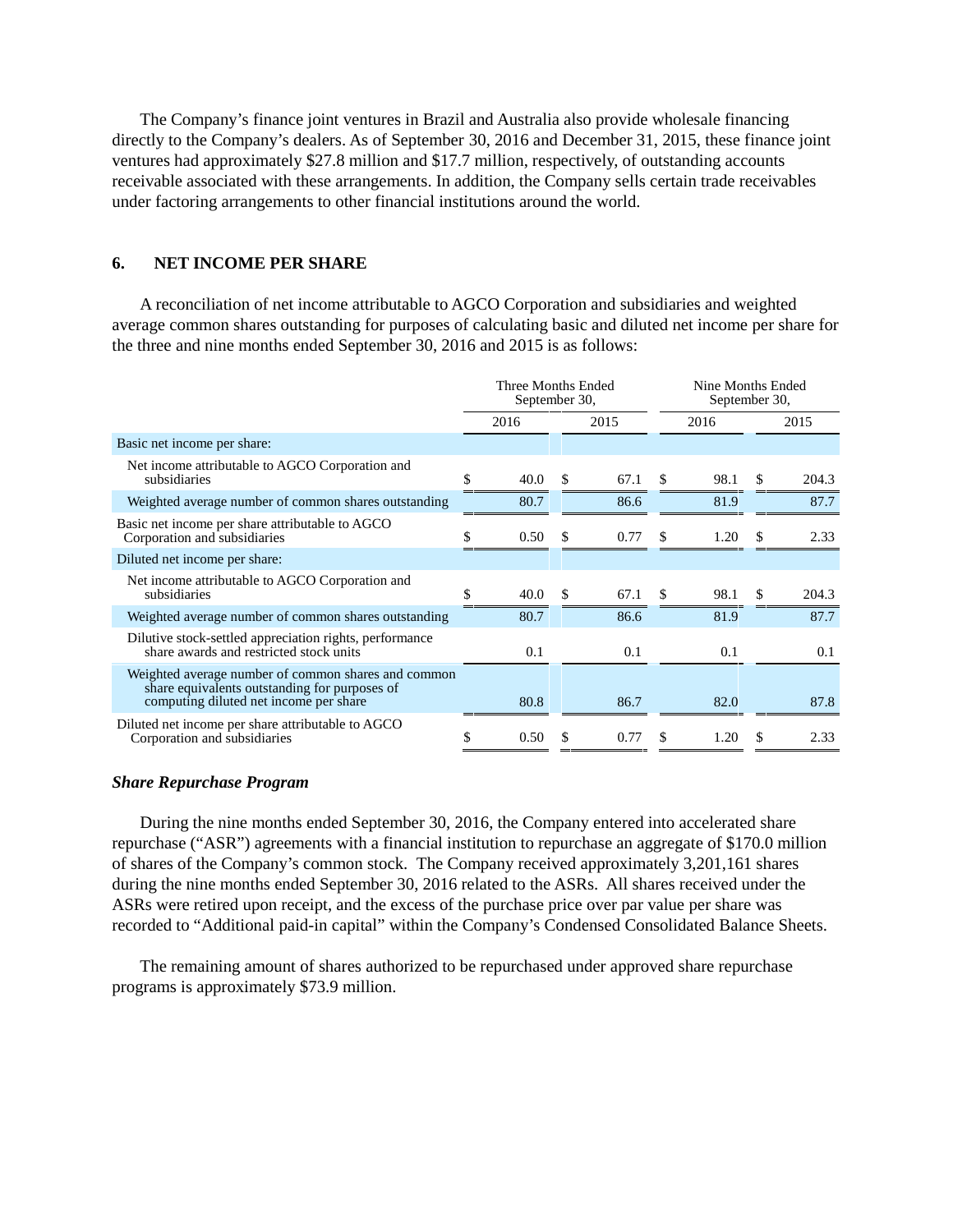#### **7. SEGMENT REPORTING**

The Company's four reportable segments distribute a full range of agricultural equipment and related replacement parts. The Company evaluates segment performance primarily based on income (loss) from operations. Sales for each segment are based on the location of the third-party customer. The Company's selling, general and administrative expenses and engineering expenses are charged to each segment based on the region and division where the expenses are incurred. As a result, the components of income (loss) from operations for one segment may not be comparable to another segment. Segment results for the three and nine months ended September 30, 2016 and 2015 are as follows:

| Three Months Ended September 30, | North<br>America | South<br>America | Europe/Africa/<br>Middle East |                               | Asia $\sqrt{ }$<br>Pacific | Consolidated |              |
|----------------------------------|------------------|------------------|-------------------------------|-------------------------------|----------------------------|--------------|--------------|
| 2016                             |                  |                  |                               |                               |                            |              |              |
| Net sales                        | \$<br>453.0      | \$<br>261.8      | \$                            | 909.5                         | \$<br>137.3                | \$           | 1,761.6      |
| Income from operations           | 21.1             | 5.9              |                               | 78.3                          | 4.6                        |              | 109.9        |
|                                  |                  |                  |                               |                               |                            |              |              |
| 2015                             |                  |                  |                               |                               |                            |              |              |
| Net sales                        | \$<br>494.9      | \$<br>231.4      | \$                            | 894.3                         | \$<br>115.8                | $\mathbb{S}$ | 1,736.4      |
| Income (loss) from operations    | 40.9             | 10.5             |                               | 68.9                          | (2.5)                      |              | 117.8        |
| Nine Months Ended September 30,  | North<br>America | South<br>America |                               | Europe/Africa/<br>Middle East | Asia/<br>Pacific           |              | Consolidated |
| 2016                             |                  |                  |                               |                               |                            |              |              |
| Net sales                        | \$<br>1,360.3    | \$<br>609.4      | \$                            | 3,018.9                       | \$<br>327.9                | \$           | 5,316.5      |
| Income from operations           | 44.0             | 6.3              |                               | 291.9                         | 3.9                        |              | 346.1        |
|                                  |                  |                  |                               |                               |                            |              |              |
| 2015                             |                  |                  |                               |                               |                            |              |              |
| Net sales                        | \$<br>1,530.5    | \$<br>760.7      | \$                            | 2,939.4                       | \$<br>277.7                | \$           | 5,508.3      |
|                                  |                  |                  |                               |                               |                            |              |              |

A reconciliation from the segment information to the consolidated balances for income from operations is set forth below:

|                                     |        |   | Three Months Ended September 30, |   |        |  | Nine Months Ended September 30,<br>2015<br>413.8<br>(81.1) |  |
|-------------------------------------|--------|---|----------------------------------|---|--------|--|------------------------------------------------------------|--|
|                                     | 2016   |   | 2015                             |   | 2016   |  |                                                            |  |
| Segment income from operations      | 109.9  | S | 117.8                            | S | 346.1  |  |                                                            |  |
| Corporate expenses                  | (29.3) |   | (24.7)                           |   | (90.3) |  |                                                            |  |
| Stock compensation expense          | (7.2)  |   | (3.2)                            |   | (18.0) |  | (10.1)                                                     |  |
| Restructuring expenses              | (1.5)  |   |                                  |   | (5.5)  |  | (14.6)                                                     |  |
| Amortization of intangibles         | (12.9) |   | (10.8)                           |   | (35.3) |  | (32.2)                                                     |  |
| Consolidated income from operations | 59.0   |   | 79.1                             |   | 197.0  |  | 275.8                                                      |  |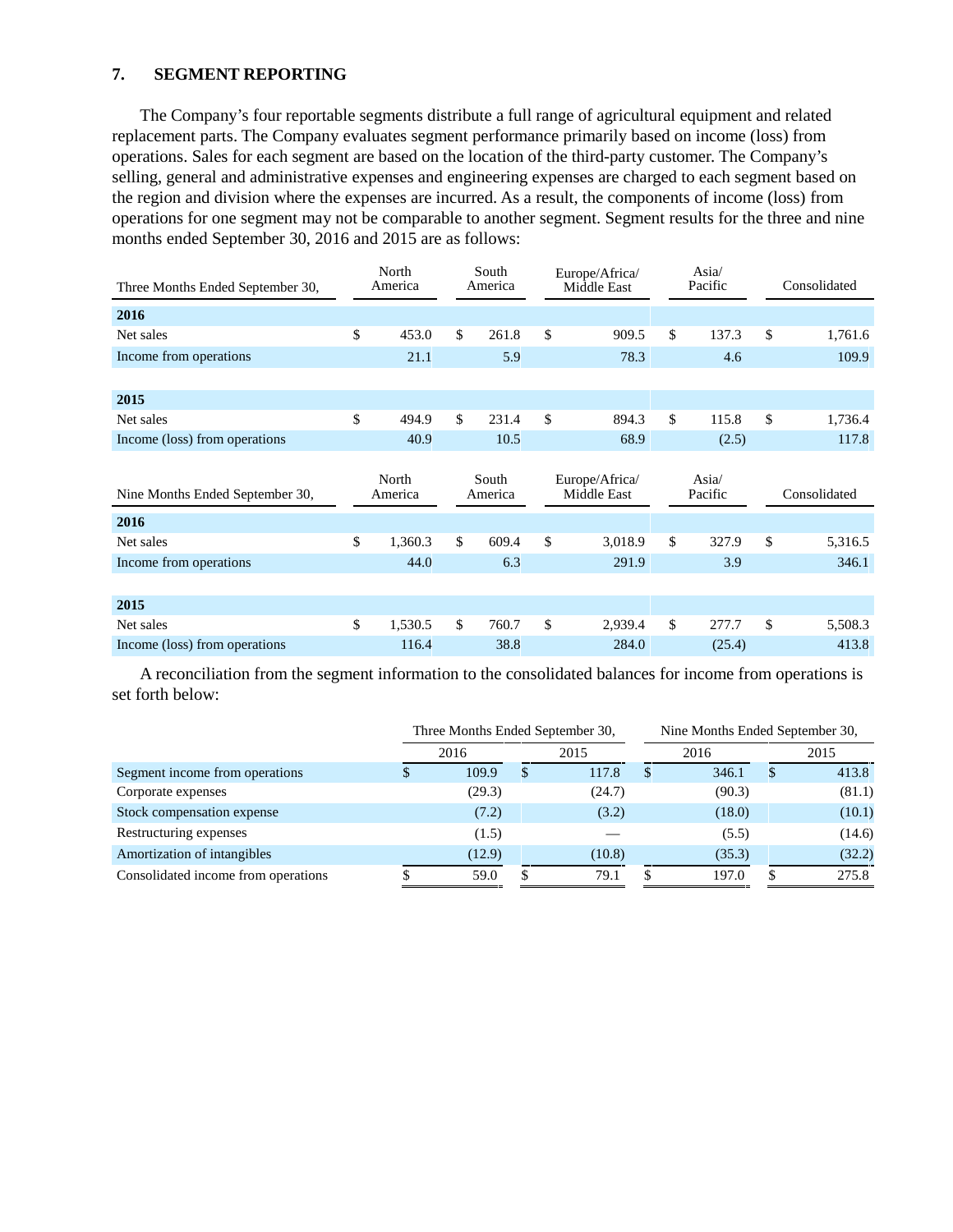#### **RECONCILIATION OF NON-GAAP MEASURES**

This earnings release discloses adjusted income from operations, adjusted net income and adjusted net income per share, each of which exclude amounts that are typically included in the most directly comparable measure calculated in accordance with U.S. generally accepted accounting principles ("GAAP"). A reconciliation of each of those measures to the most directly comparable GAAP measure is included below.

The following is a reconciliation of adjusted income from operations, net income and net income per share to reported income from operations, net income and net income per share for the three and nine months ended September 30, 2016 and 2015 (in millions, except per share data):

|                              |    | Three Months Ended September 30, |      |                     |               |                                  |    |                                  |    |                     |  |                                        |  |  |  |
|------------------------------|----|----------------------------------|------|---------------------|---------------|----------------------------------|----|----------------------------------|----|---------------------|--|----------------------------------------|--|--|--|
|                              |    |                                  | 2016 |                     |               |                                  |    |                                  |    | 2015                |  |                                        |  |  |  |
|                              |    | Income From<br>Operations        |      | Net<br>Income $(1)$ |               | Net Income<br>Per Share $(1)(2)$ |    | Income From<br><b>Operations</b> |    | Net<br>Income $(1)$ |  | Net Income<br>Per Share <sup>(1)</sup> |  |  |  |
| As adjusted                  | \$ | 60.5                             |      | 41.3                | <sup>\$</sup> | 0.51                             | \$ | 79.1                             | \$ | 67.1                |  | 0.77                                   |  |  |  |
| Restructuring expenses $(3)$ |    | 1.5                              |      | 1.3                 |               | 0.02                             |    | __                               |    |                     |  |                                        |  |  |  |
| As reported                  | J  | 59.0                             | \$.  | 40.0                | S             | 0.50                             | \$ | 79.1                             | S  | 67.1                |  | 0.77                                   |  |  |  |

(1) Net income and net income per share amounts are after tax.

(2) Rounding may impact summation of amounts.

 $^{(3)}$  The restructuring expenses recorded during the three months ended September 30, 2016 related primarily to severance costs associated with the Company's rationalization of certain European and U.S. manufacturing operations and various administrative offices.

|                                         | Nine Months Ended September 30,  |   |                     |    |                                  |      |                                  |    |                     |     |                                        |  |  |
|-----------------------------------------|----------------------------------|---|---------------------|----|----------------------------------|------|----------------------------------|----|---------------------|-----|----------------------------------------|--|--|
|                                         |                                  |   | 2016                |    |                                  | 2015 |                                  |    |                     |     |                                        |  |  |
|                                         | Income From<br><b>Operations</b> |   | Net<br>Income $(1)$ |    | Net Income<br>Per Share $(1)(2)$ |      | Income From<br><b>Operations</b> |    | Net<br>Income $(1)$ |     | Net Income<br>Per Share <sup>(1)</sup> |  |  |
| As adjusted                             | \$<br>202.5                      | S | 134.0               | \$ | 1.63                             | \$   | 290.4                            | \$ | 215.0               | -\$ | 2.45                                   |  |  |
| Restructuring expenses <sup>(3)</sup>   | 5.5                              |   | 4.3                 |    | 0.05                             |      | 14.6                             |    | 10.7                |     | 0.12                                   |  |  |
| Deferred income tax<br>adjustment $(4)$ |                                  |   | 31.6                |    | 0.39                             |      |                                  |    |                     |     |                                        |  |  |
| As reported                             | 197.0                            | S | 98.1                | S  | .20                              | \$   | 275.8                            | \$ | 204.3               | S   | 2.33                                   |  |  |

 $(1)$  Net income and net income per share amounts are after tax.

(2) Rounding may impact summation of amounts.

 $^{(3)}$  The restructuring expenses recorded during the nine months ended September 30, 2016 related primarily to severance costs associated with the Company's rationalization of certain European, South American and U.S. manufacturing operations and various administrative offices. The restructuring expenses recorded during the nine months ended September 30, 2015 related primarily to severance costs associated with the Company's rationalization of certain European and South American manufacturing operations as well as various administrative offices located in Europe and the United States.

(4) During the second quarter of 2016, the Company recorded a non-cash adjustment to increase the valuation allowance on the U.S. deferred income tax assets of approximately \$31.6 million.